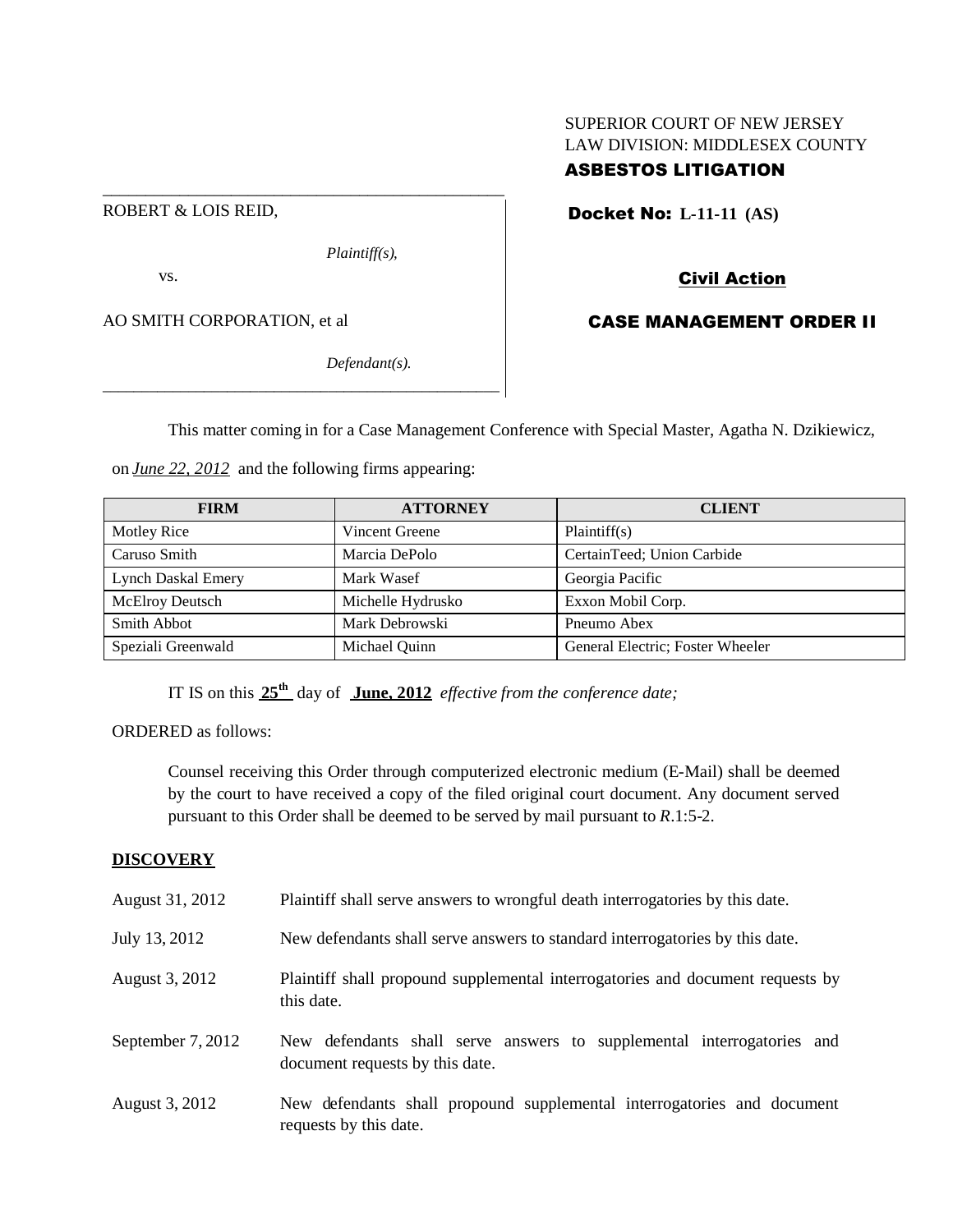| September 7, 2012 | Plaintiff shall serve answers to supplemental interrogatories and document<br>requests by this date.                                                                                                        |
|-------------------|-------------------------------------------------------------------------------------------------------------------------------------------------------------------------------------------------------------|
| October 12, 2012  | Fact discovery, including depositions, shall be completed by this date. Plaintiff's<br>counsel shall contact the Special Master within one week of this deadline if all<br>fact discovery is not completed. |
|                   |                                                                                                                                                                                                             |

November 9, 2012 Depositions of corporate representatives shall be completed by this date.

### **EARLY SETTLEMENT**

December 14, 2012 Settlement demands shall be served on all counsel and the Special Master by this date.

### **SUMMARY JUDGMENT MOTION PRACTICE**

- January 11, 2013 New defendants shall file summary judgment motions limited to product identification issues no later than this date.
- February 8, 2013 Last return date for product identification summary judgment motions filed by new defendants.

#### **MEDICAL DEFENSE**

| September 28, 2012 | Plaintiff shall serve additional medical expert reports, including wrongful death |
|--------------------|-----------------------------------------------------------------------------------|
|                    | report, by this date.                                                             |

- September 28, 2012 Plaintiff is to arrange for the transfer of pathology specimens and x-rays, if any, by this date.
- March 1, 2013 Defendants shall identify its medical experts and serve medical expert reports, if any, by this date.

### **LIABILITY EXPERT REPORTS**

- March 1, 2013 Plaintiff shall identify its liability experts and serve liability expert reports or a certified expert statement by this date or waive any opportunity to rely on liability expert testimony.
- March 29, 2013 Defendants shall identify its liability experts and serve liability expert reports, if any, by this date or waive any opportunity to rely on liability expert testimony.

#### **ECONOMIST EXPERT REPORTS**

March 1, 2013 Plaintiff shall identify its expert economists and serve expert economist report(s), if any, by this date or waive any opportunity to rely on economic expert testimony.

 $\_$  ,  $\_$  ,  $\_$  ,  $\_$  ,  $\_$  ,  $\_$  ,  $\_$  ,  $\_$  ,  $\_$  ,  $\_$  ,  $\_$  ,  $\_$  ,  $\_$  ,  $\_$  ,  $\_$  ,  $\_$  ,  $\_$  ,  $\_$  ,  $\_$  ,  $\_$  ,  $\_$  ,  $\_$  ,  $\_$  ,  $\_$  ,  $\_$  ,  $\_$  ,  $\_$  ,  $\_$  ,  $\_$  ,  $\_$  ,  $\_$  ,  $\_$  ,  $\_$  ,  $\_$  ,  $\_$  ,  $\_$  ,  $\_$  ,